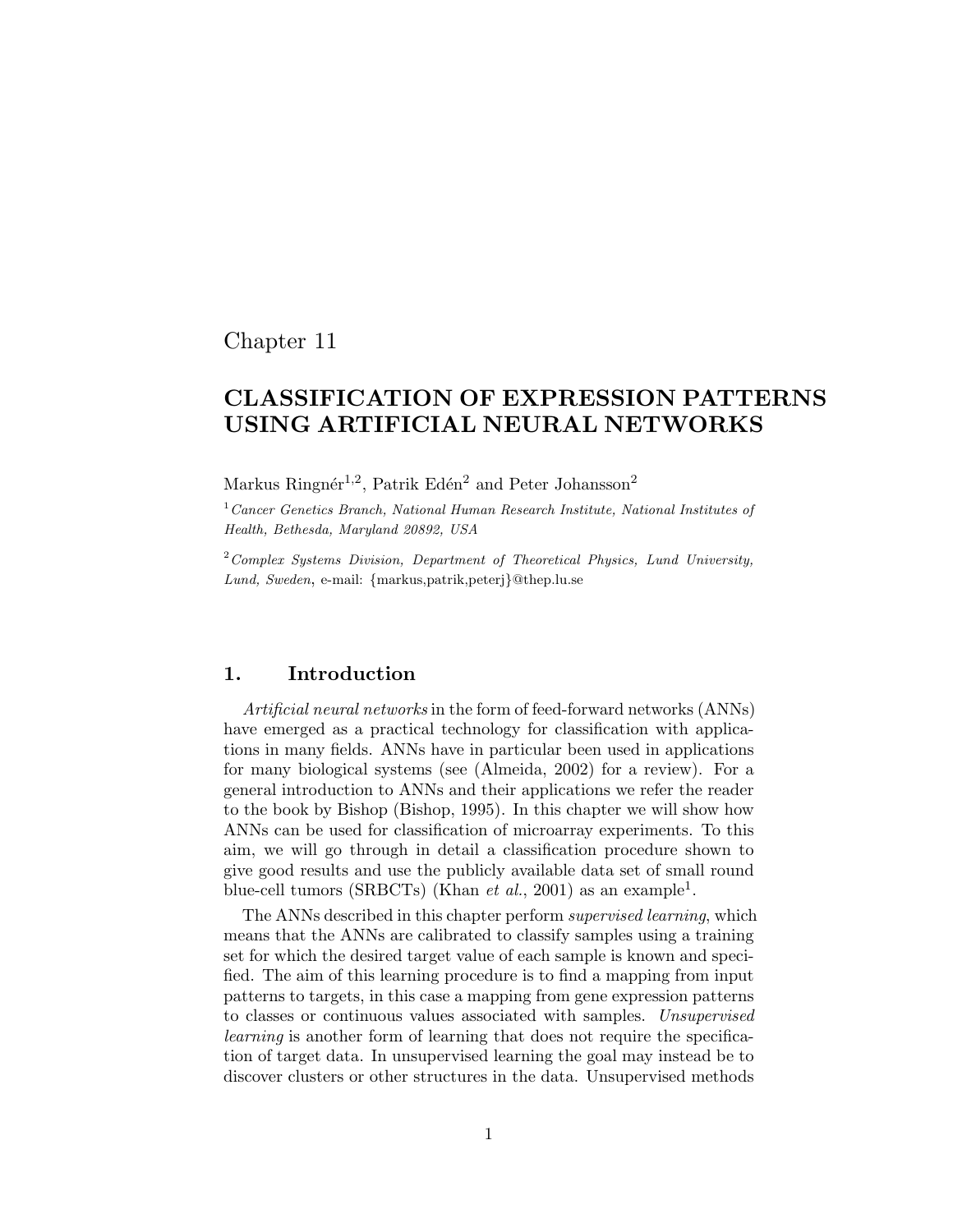have been used extensively to analyze array data and are described in other chapters. The main reasons for choosing a supervised method are to obtain a classifier or predictor, and to extract the genes important for the classification. Here we will exemplify this by describing an ANNbased classification of expression profiles of SRBCT samples into four distinct diagnostic categories: neuroblastoma (NB), rhabdomyosarcoma (RMS), Burkitt's lymphoma (BL) and Ewing's sarcoma (EWS). This data set consists of 63 training samples each belonging to one of the four categories and 25 test samples.

There are many other supervised methods (discussed in other chapters) that have been used to classify array data, spanning from simple linear single gene discriminators to machine learning approaches similar to ANNs, in particular support vector machines (SVMs). A major advantage of using a machine learning approach such as ANNs is that one gains flexibility. Using an ANN framework, it is for example straightforward to modify the number of classes, or to construct both linear and non-linear classifiers. Sometimes this flexibility is gained at the expense of an intuitive understanding of how and why classification of a particular problem gives good results. We hope this chapter will provide the reader with an understanding of ANNs, such that some transparency is regained and the reader will feel confident in using a machine learning approach to analyze array data.

We begin with a discussion on how to reduce high-dimensional array data to make the search for good ANNs more efficient. This is followed by section 3 on ANNs. Section 3 is split into 5 subsections as follows. We describe how to design an ANN for classification, how to train the ANN to give small classification errors, how a cross-validation scheme can be used to obtain classifiers with good predictive ability, how *random permutation tests* can be used to assess the significance of classification results, and finally how one can extract genes important for the classification from ANNs. This chapter ends with a short section on implementation followed by a summary.

## 2. Dimensional reduction

For each sample in a typical study, the expression levels of several thousand genes are measured. Thus, each sample can be considered a point in "gene-space", where the dimensionality is very high. The number of considered samples, N, is usually of the order of 100, which is much smaller than the number of genes. As discussed below, an ANN using more inputs than available samples tend to become a poor predictor, and in microarray analyses it is therefore important to reduce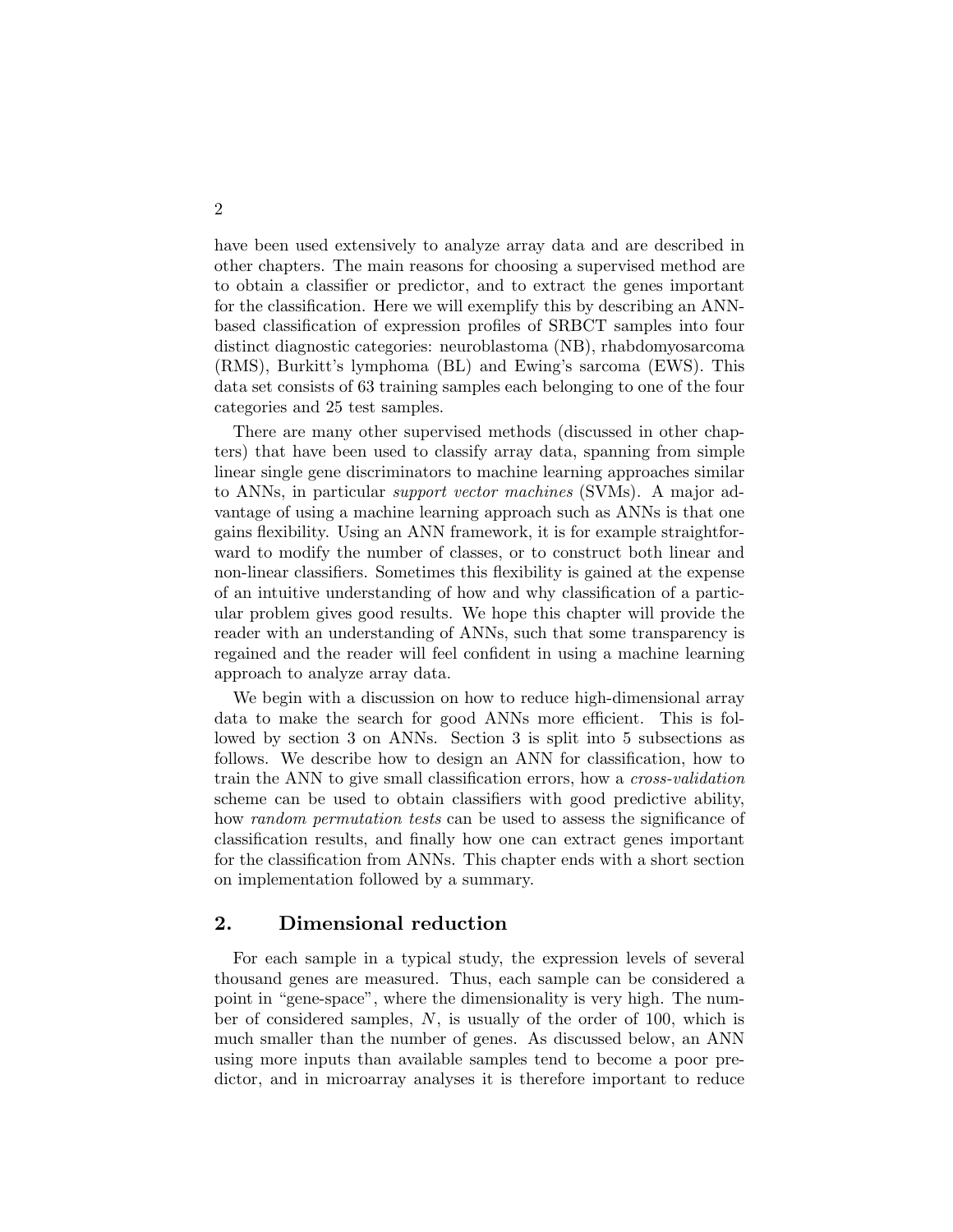#### Classification using ANNs 3

the dimensionality before starting to train the ANN. Dimensional reduction and input selection in connection with supervised learning have attracted a lot of interest (Nguyen and Rocke, 2002).

The simplest way to reduce dimensionality is to select a few genes, expected to be relevant, and ignore the others. However, if the selection procedure involves tools less flexible than ANNs, the full potential of the ANN approach is lost. It is therefore preferable to combine the genes into a smaller set of components, and then chose among these for the ANN inputs.

For classification, we only need the relative positions of the samples in gene-space. This makes it possible to significantly reduce the dimensionality of microarray data without any loss of information relevant for classification. Consider the simple case of only two samples. We can then define one component as a linear combination of genes, corresponding to the line in gene-space going through the two sample points. This single component then fully specifies the distance in gene-space between the two samples. In the case of three samples, we can define as components two different linear combinations of genes, which together define a plane in gene-space which is going through the three data points. These two components then fully specify the relative location of the samples. This generalises to  $N$  samples, whose relative locations in gene-space can be fully specified in an  $N-1$  dimensional subspace. Thus, with N samples, all information relevant for classification can be contained in  $N-1$ components, which is significantly less than the number of genes.

Reducing a large set of components (in our case, the genes) into a smaller set, where each new component is a linear combination of the original ones, is called a linear projection. In connection with ANNs, principal component analysis, PCA, is a suitable form of linear projection. PCA is described in detail in Chapter 5. In brief, it ranks the components according to the amount of variance along them, and maximizes the variance in the first components. Thus, the first component is along the direction which maximizes the variance of data points. The second component is chosen to maximize the variance, subject to the condition of orthogonality to the first component. Each new component must be orthogonal to all previous ones, and is pointing in the direction of maximal variance, subject to these constraints.

As an example, Figure 11.1 shows how much of the variance of the SRBCT gene expression data matrix is included in the different principal components. Using the 10 first principal components will in this case include more than 60% of the variance.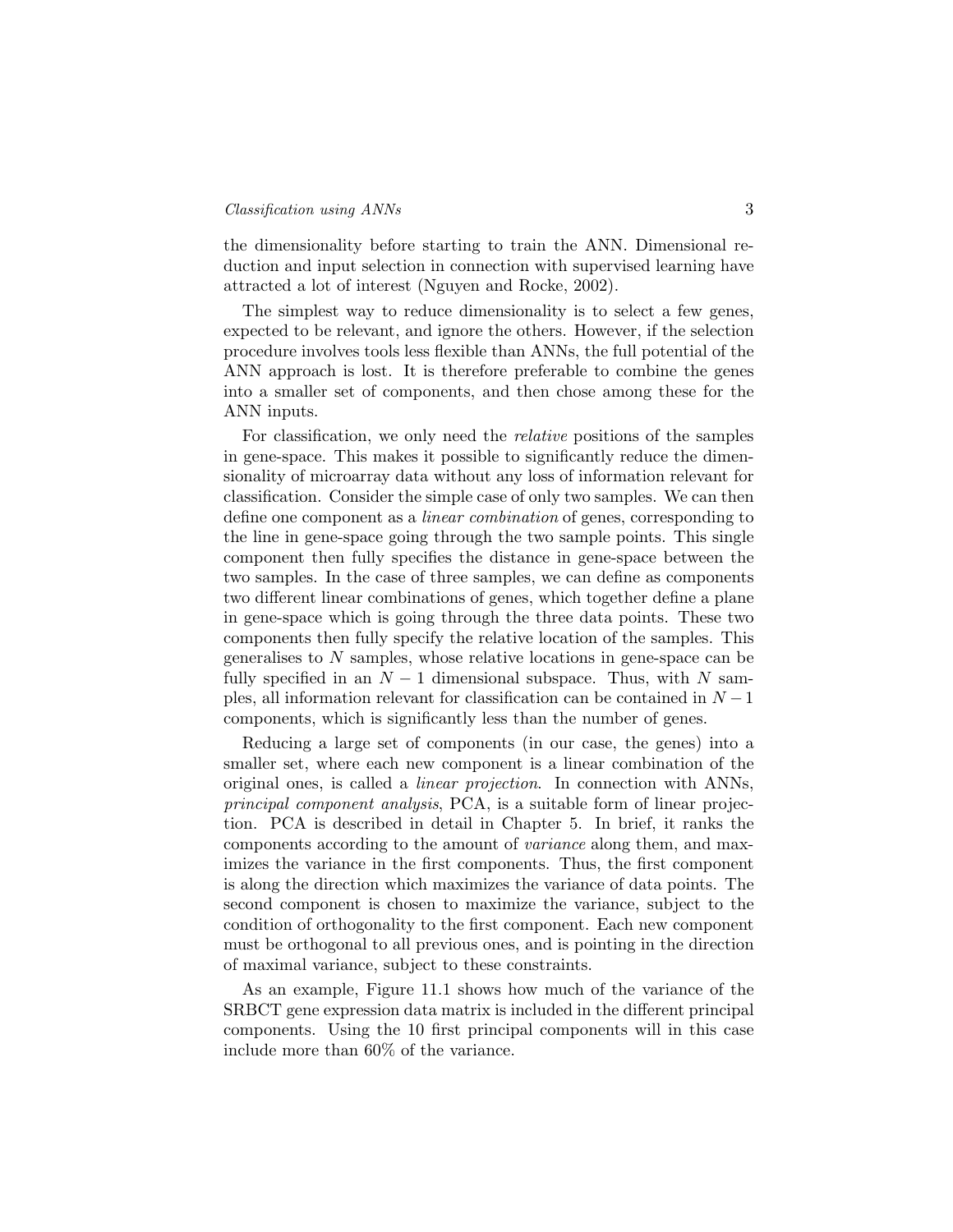

Figure 11.1 The percent of variance in the SRBCT gene expression data matrix (all 88 samples) contained by each principal component (bars). The cumulative contained variance is also shown (solid line). The 10 first principal components contain more than 60% of the variance in the data matrix for this example.

In our example, we used mean centered values for the PCA and did not perform any rescaling. In principle, however, any rescaling approach is possible, since the selection of principal components as ANN inputs can be done in a supervised manner.

Our preference for PCA is based on the following arguments:

- 1 To allow for a biological interpretation of the ANN results, it is important that the connection between genes and ANN inputs can be easily reconstructed. Linear projections, e.g. PCA, fulfills this demand, in contrast to e.g. multi-dimensional scaling (Khan et al., 1998).
- 2 ANN analyses should involve cross-validation, described in section 3.3. This implies that the ANN is trained several times, on different subsets of data, giving different parameter settings. An unsupervised dimensional reduction, e.g. PCA, can use all available samples without introducing any bias. The result of this reduction can then be reused for every new training set. In constrast, a supervised reduction scheme can only rely on training samples to avoid bias, and must be redone as the training set changes.
- 3 In general, the  $N-1$  components containing all information are still too many for good ANN analyses. The ranking of principal components according to the variance gives information about inputs for which the separation of data points is robust against random fluctuations. Thus, PCA gives a hint on how to reduce the dimensionality further, without losing essential information.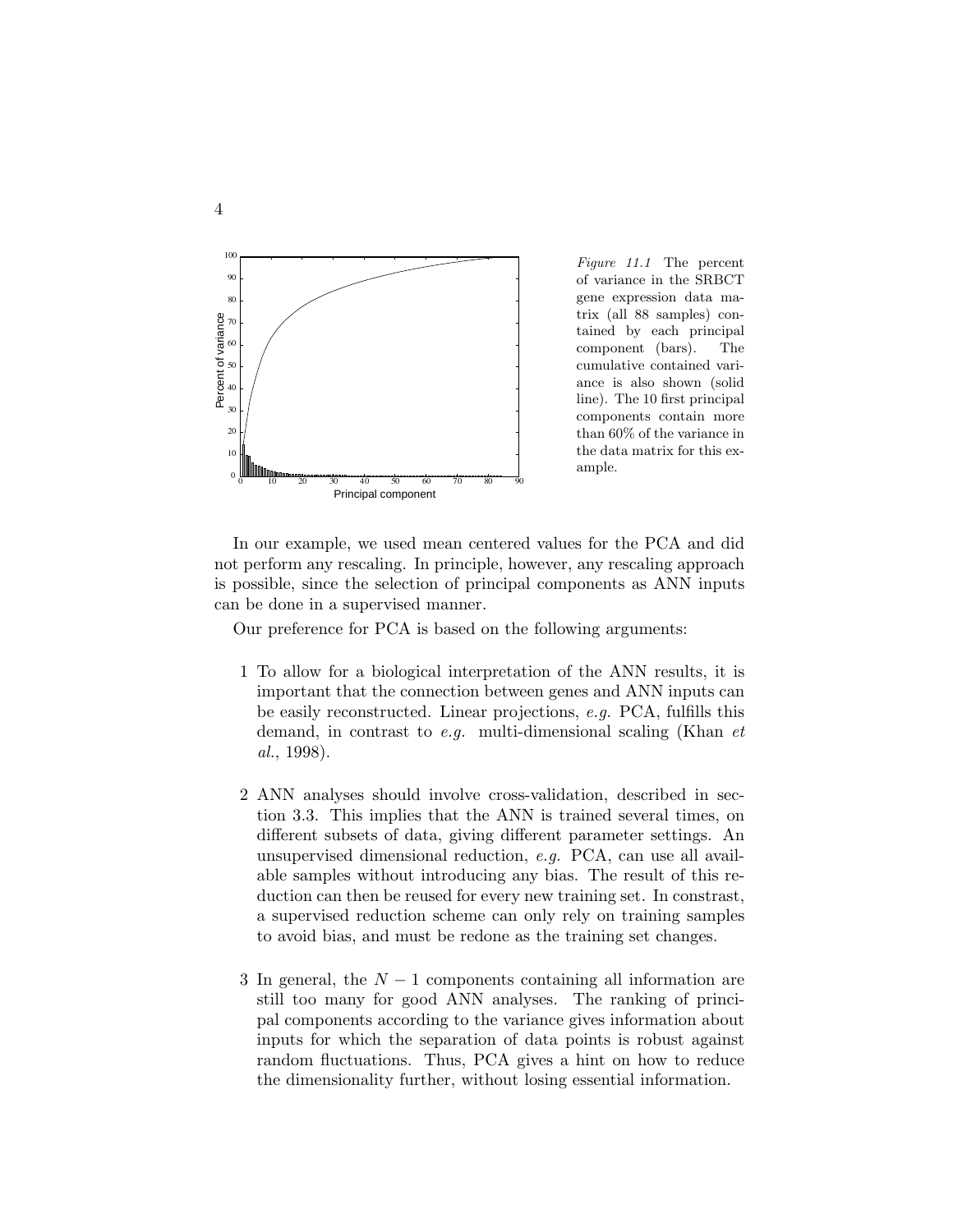

Figure 11.2. Projection of the 63 SRBCT training samples onto the 3 first principal components. The samples belong to four diagnostic categories, NB (circles), RMS (filled circles), BL (pluses) and EWS (diamonds). There is a tendency of separation between the categories. Of note, the first principal component essentially separates tumor samples (on the right) from cell lines (on the left).

4 The ANN inputs may need to be carefully selected, using a supervised evaluation of the components. The more correlated different input candidates are, the more difficult it is to select an optimal set. As principal components have no linear correlations, the PCA facilitates an efficient supervised selection of ANN inputs.

In Figure 11.2, the 63 SRBCT training samples, projected onto the first three principal components, are shown. Along component one there is a clear separation, poorly related to the four classes. This separation distinguishes tissue samples from cell-lines. This illustrates that the major principal components do not need to be the most relevant for the classification of interest. Thus, it can be useful to select ANN inputs using a supervised method. In doing so, we are helped by point 4 above. Since a central idea in the ANN approach is not to presume linear solutions, it is reasonable to use ANNs also for supervised input ranking. A simple method is to train a network using quite many inputs (maybe even all). This network will most likely be heavily overfitted and is of little interest for blind testing, but can be used to investigate how the network performance on the training set is affected as one input is excluded. Doing so for each input gives information for input selection. In the SRBCT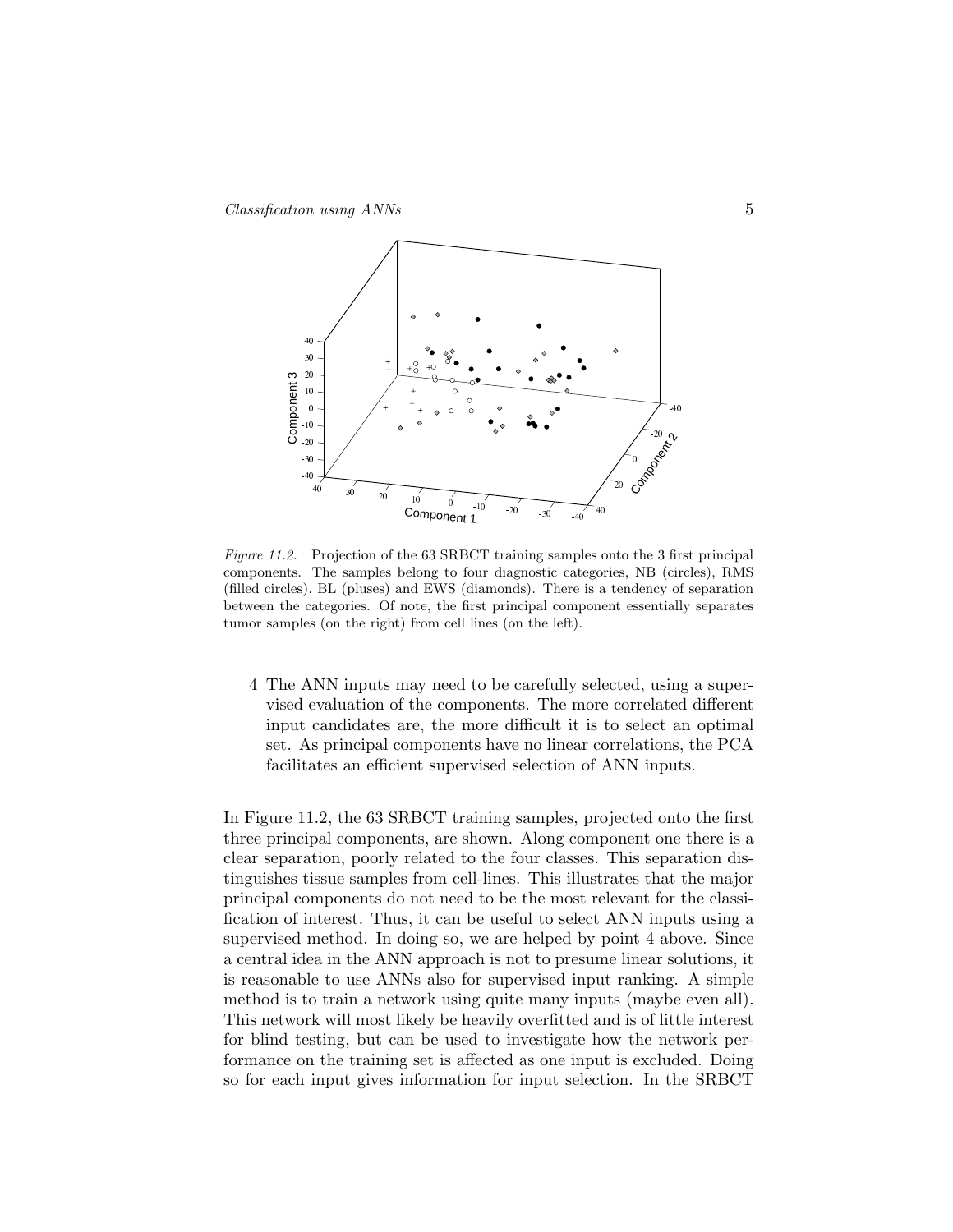example, there was no need to do a supervised input selection, as the classification was successful using the 10 first principal components.

# 3. Classification using ANNs

#### 3.1 ANN Architecture

The simplest ANN-model is called a perceptron. It consists of an input layer and a single output (Figure 11.3). Associated with each input is a weight that decides how important that input is for the output. An input pattern can be fed into the perceptron and the responding output can be computed. The perceptron is trained by minimizing the error of this output. The perceptron is a linear classifier since the weights define a hyperplane that divides the input space into two parts.



Figure 11.3. In a linear perceptron (left), the input data is fed into the input layer and triggers a response in the output layer. The weights are tuned such that the output ideally should correspond to the target value. In a multi-layer perceptron (right), a hidden layer is added in between the input and output layers.

In our example we have four classes and a single perceptron does not suffice. Instead we use a system of four parallel perceptrons. Each perceptron is trained to separate one class from the rest, and as a classification the class with the largest output is chosen.

It is recommended to first try a linear network. However, for more complicated problems a linear hyperplane is not good enough as a separator. Instead it is advantageous to have a nonlinear surface separating the classes. This can be achieved by using a multi-layer perceptron, in which several perceptrons are connected in a series (Figure 11.3). Besides having an input and output layer, one also has one (or several) hidden layer(s) in between. The nodes in the hidden layer are computed from the inputs !<br>!

$$
h_j = f\left(\sum_i w_{ji}^{(1)} x_i\right),\tag{11.1}
$$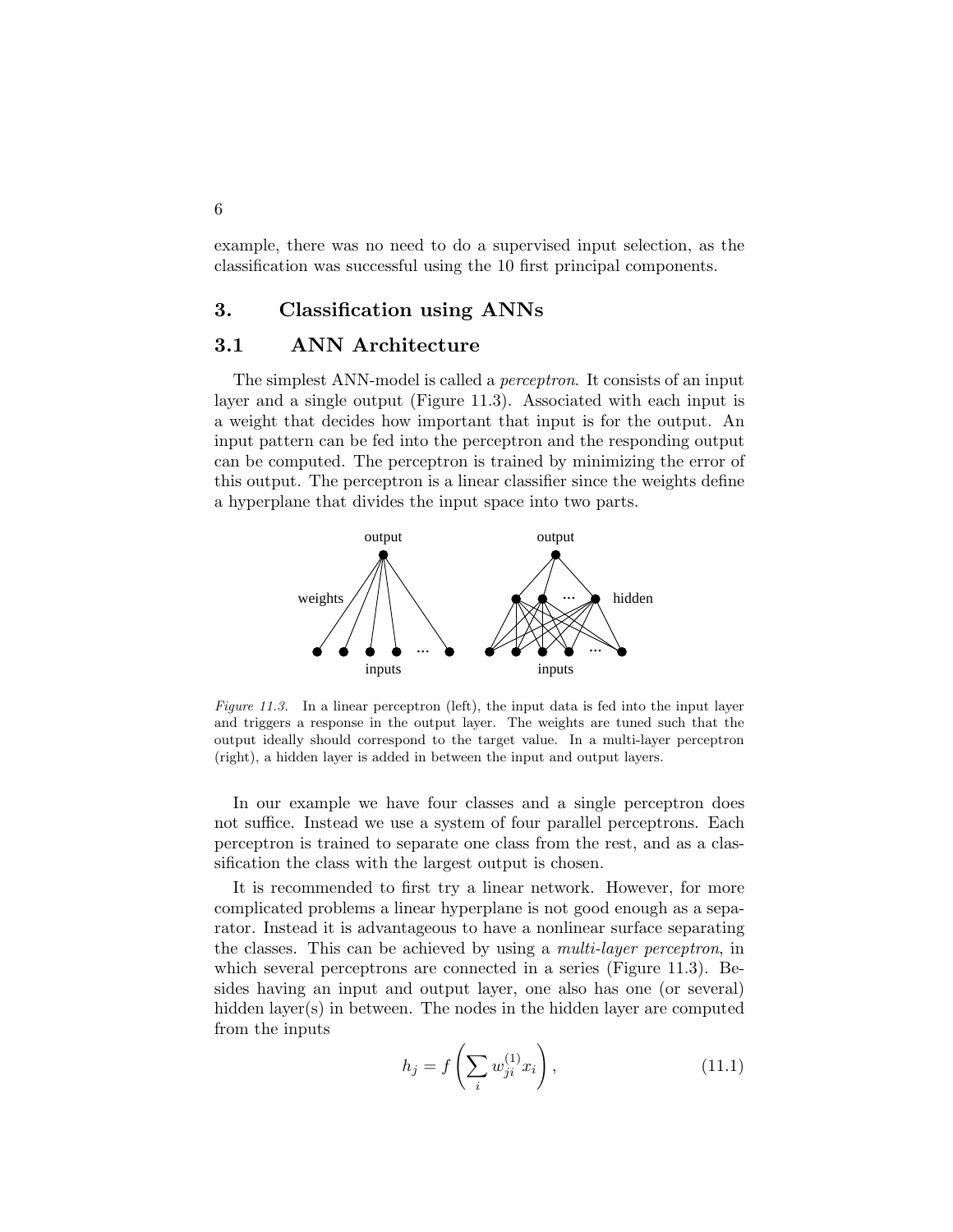where  $x_i$  denote the *i*th input and  $w^{(1)}$  denote the weights between the input and hidden layers. The hidden nodes are used as input for the output  $(y)$  in the same manner

$$
y = g\left(\sum_{j} w_j^{(2)} h_j\right) = g\left(\sum_{j} w_j^{(2)} f\left(\sum_{i} w_{ji}^{(1)} x_i\right)\right),\tag{11.2}
$$

where  $w^{(2)}$  denote the weights between the hidden and output layers,

$$
g(x) = \frac{1}{1 + e^{-x}},\tag{11.3}
$$

is the logistic sigmoid activation function, and

$$
f(x) = \tanh(x) = \frac{e^x - e^{-x}}{e^x + e^{-x}},
$$
\n(11.4)

is the "tanh" activation function. A way to view this is that the input space is mapped into a hidden space, where a linear separation is done as for the linear perceptron. This mapping is not fixed, but is also included in the training. This means that the number of parameters, i.e. the number of weights, is much larger. When not having a lot of training samples this might cause overfitting. How many parameters one should use varies from problem to problem, but one should avoid using more than the number of training samples.

The ANN is probabilistic in the sense that the output may easily be interpreted as a probability. In other words, we are modelling the probability that, given a certain information (the inputs), a sample belongs to a certain class (Hampshire and Pearlmutter, 1990).

## 3.2 Training the ANN

Training, or calibrating, the network means finding the weights that give us the smallest possible classification error. There are several ways of measuring the error. A frequently used measure and the one we used in our example is the mean squared error (MSE)

$$
E = \frac{1}{N} \sum_{k}^{N} \sum_{l} (y_{kl} - t_{kl})^2 , \qquad (11.5)
$$

where N is the number of training samples and  $y_{kl}$  and  $t_{kl}$  are the output and target for sample  $k$  and output node  $l$ , respectively. Since the outputs in classification are restricted (see equations 11.2 and 11.3), the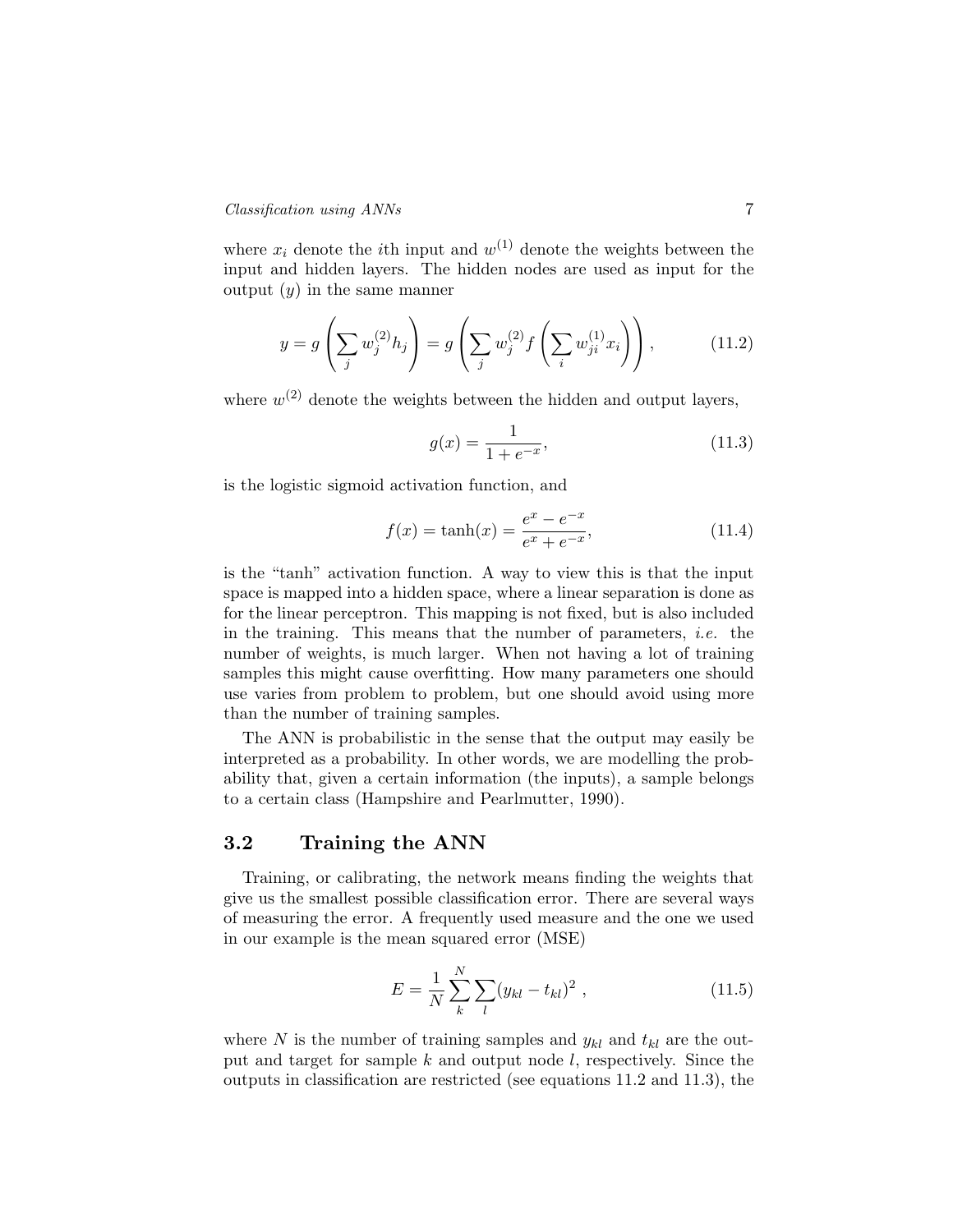MSE is relatively insensitive to outliers, which typically results in a robust training and a good performance on a validation set. Additionally, the MSE is computationally inexpensive to use in the training.

There is a countless number of training algorithms. In each algorithm there are a few training parameters that must be tuned by the user in order to get good and efficient training. Here, we will briefly describe the parameters in the gradient descent algorithm used in our example.

Given a number of input patterns and corresponding targets, the classification error can be computed. The error will depend on the weights and in the training we are looking for its minimum. The idea of the gradient descent can be illustrated by a man wandering around in the Alps, looking for the lowest situated valley. In every step he walks in the steepest direction and hopefully he will end up in the lowest valley. Below, we describe four parameters: epochs, step size, momentum coefficient and weight decay, and how they can be tuned.

The number of steps, epochs, is set by the user. It can be tuned using a plot of how the classification error change during the calibration (see Figure 11.4). Using too few epochs, the minimum is not reached,



Figure 11.4 The MSE is plotted as a function of the number of training epochs. Using too many epochs (solid) or a too small step size (dashed) is time-consuming. Using too few epochs (dash-dotted) or a too large step size (dotted), the minimum is not reached.

yielding a training plot in which the error is not flattening out but still decreasing in the end. Using too many epochs is time consuming, since the network does not change once a minimum is reached.

The step size is normally proportional to the steepness, and the proportionality constant is given by the user. How large the step size should be depends on the typical scale of the error landscape. A too large step size results in a coarse-grained algorithm that never finds a minimum. A fluctuating classification error indicates a too large step size. Using a too small step is time consuming. An illustration of how weights are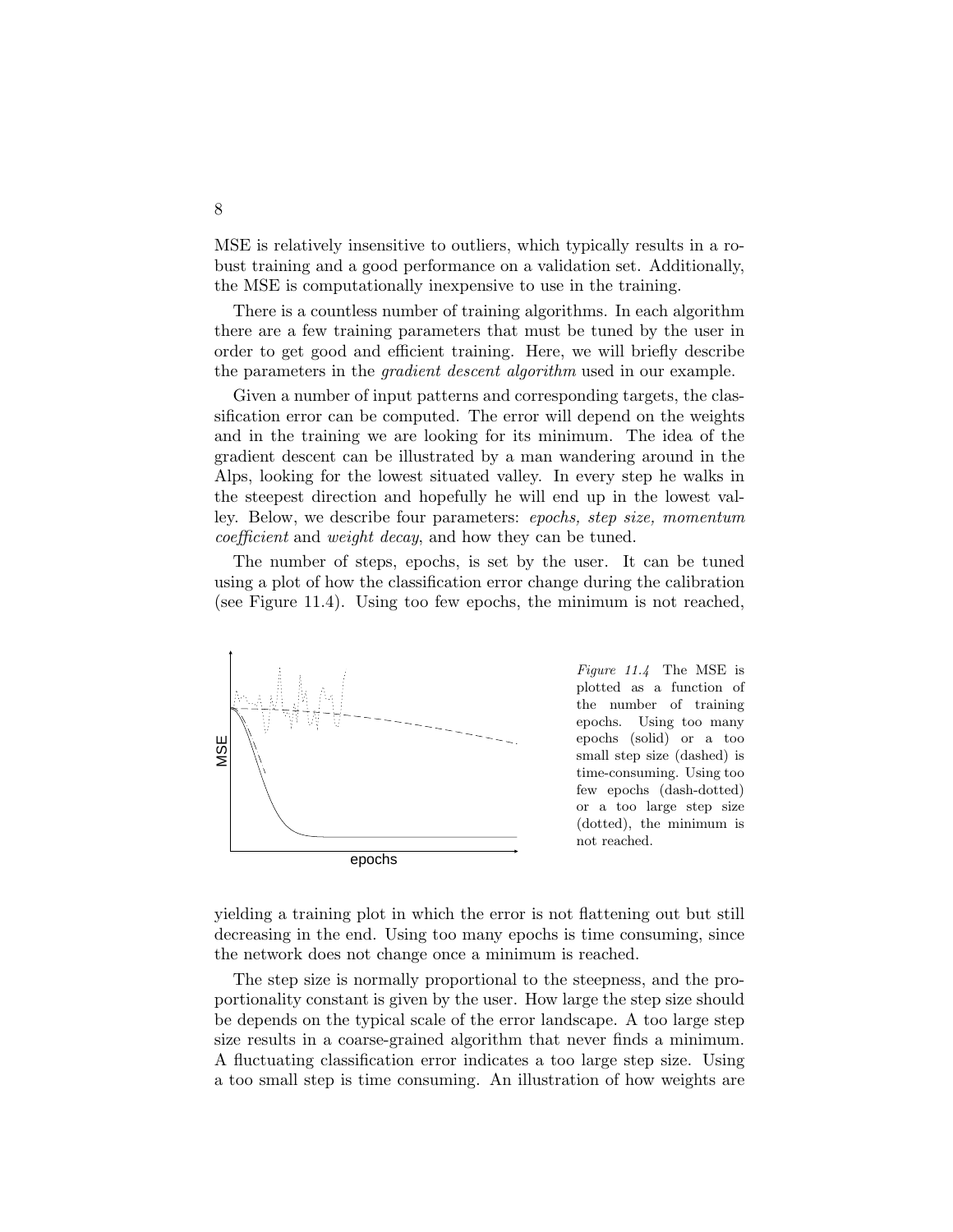#### $\emph{Classification using ANNs} \qquad \qquad 9$

updated, depending on step size, is shown in Figure 11.5. The corresponding development of the MSE is illustrated in Figure 11.4.

The gradient descent method can be improved by adding a momentum term. Each new step is then a sum of the step according to the pure gradient descent plus a contribution from the previous step. In general, this gives a faster learning and reduces the risk of getting stuck in a local minimum. How much of the last step that is taken into account is often defined by the user in a momentum coefficient, between 0 and 1, where 0 corresponds to pure gradient descent. Having a momentum coefficient of 1 should be avoided since each step then depends on all previous positions. The gradient descent method with momentum is illustrated in Figure 11.5.



Figure 11.5. In the gradient descent (GD) algorithm the weights of an ANN are tuned to minimize the classification error. An ANN can during training be viewed as moving around in an error landscape defined by its weights. This is illustrated in two dimensions with an ANN that starts out in point A and has the lowest classification error in point B (left). With a suitable choice of the step size parameter, the minimum is reached (solid). It is time-consuming to reach the minimum with a small step size (dashed), whereas with a too large step size the algorithm fails to find the minimum (dotted). In GD with momentum (right), each new step (dashed step) is the sum of the step according to pure GD (step 2) plus a contribution from the previous step (step 1). In the figure a momentum coefficient of 1/3 was used.

The predictive ability of the network can be improved by adding a term that punishes large weights to the error measure. This so-called weight decay yields a smoother decision surface and helps avoiding overfitting. However, too large weight decay results in too simple networks. Therefore, it is important to tune the size of this term in a crossvalidation scheme.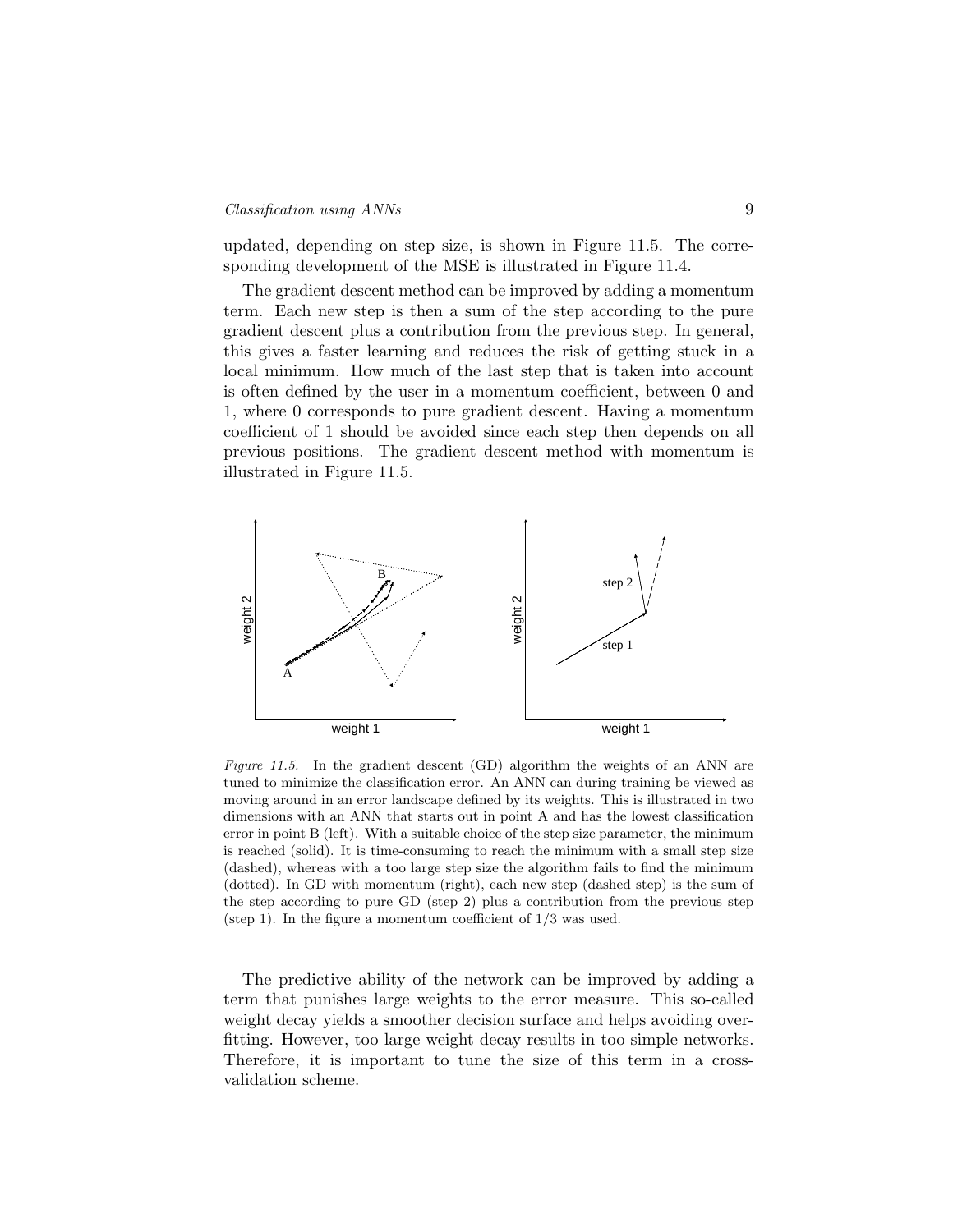# 3.3 Cross-validation and tuning of ANNs

In the case of array data, where the number of samples typically is much smaller than the number of measured genes, there is a large risk of overfitting. That is, among the many genes, we may always find those that perfectly classify the samples, but have poor predictive ability on additional samples. Here, we describe how a supervised learning process can be carefully monitored using a cross-validation scheme to avoid overfitting. Of note, overfitting is not specific to ANN classifiers but is a potential problem with all supervised methods.

To obtain a classifier with good predictive power, it is often fruitful to take the variability of the training samples into account. One appealing way to do this is to construct a set of classifiers, each trained on a different subset of samples, and use them in a committee such that predictions for test samples are given by the average output of the classifiers. Thus, another advantage with using a cross-validation scheme is that it results in a set of ANNs that can be used as a committee for predictions on independent test samples in a robust way. In a crossvalidation scheme there is a competition between having large training sets, needed for constructing good committee members, and obtaining different training sets, to increase the spread of predictions of the committee members. The latter results in a decrease in the committee error (Krogh and Vedelsby, 1995).

In general, 3-fold cross-validation is appropriate and it is the choice in the SRBCT example. In 3-fold cross-validation, the samples are randomly split into three groups. Two groups are used to train an ANN, and the third group is used for validation. This is repeated three times using each of the three groups for validation such that every sample is in a validation set once. To obtain a large committee, the random separation into a training and a validation set can be redone many times so that a set of ANNs are calibrated. The calibration of each ANN is then monitored by plotting both the classification error of the training samples and the validation samples as a function of training epochs (see Figure 11.6). A decrease in the training and the validation error with increasing epochs demonstrates the ability of the ANN to classify the experiments.

There are no general values for the learning parameters of ANNs, instead they can be optimized by trial and error using a cross-validation scheme. Overfitting results in an increase of the error for the validation samples at the point where the models begin to learn features in the training set that are not present in the validation set. In our example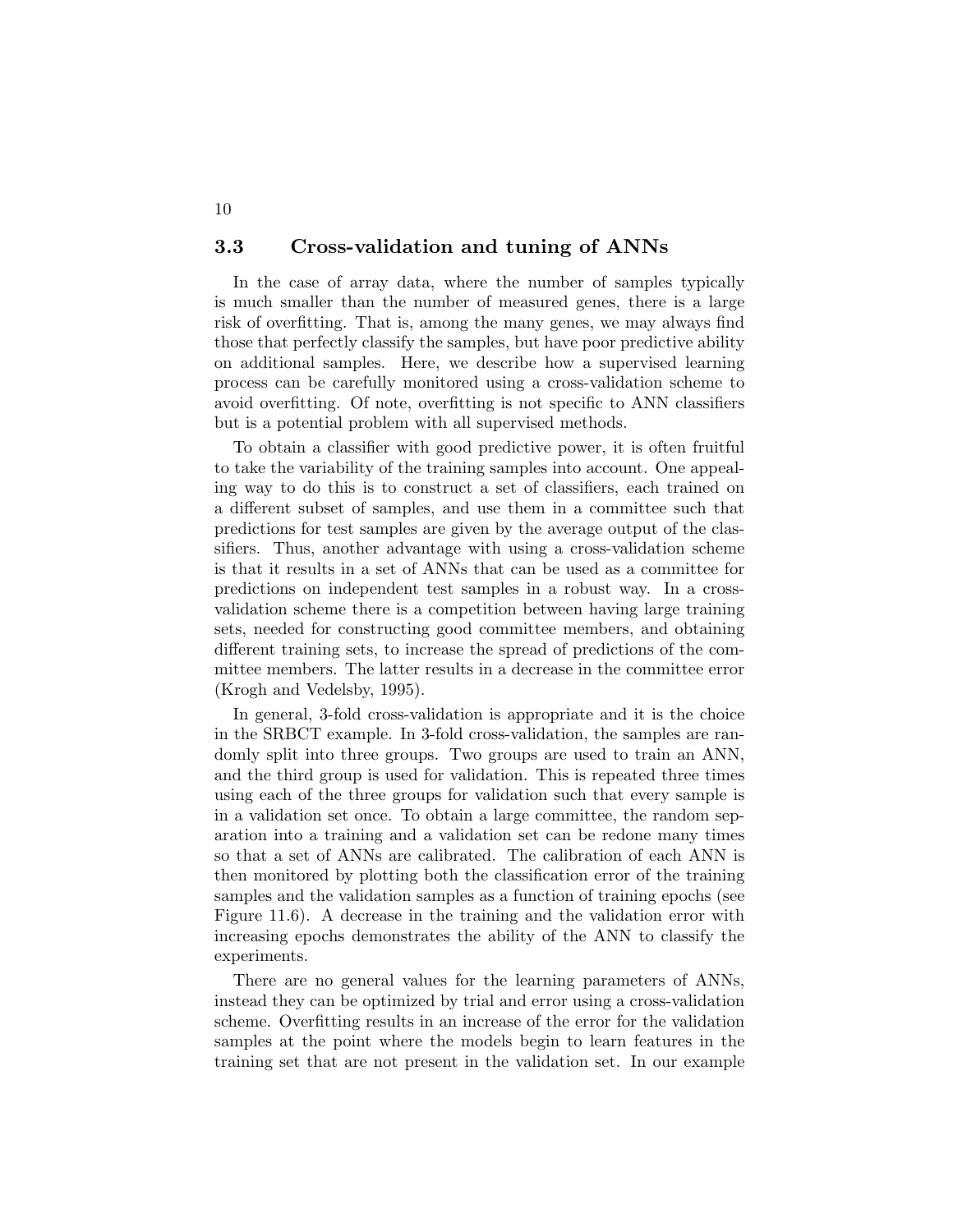

Figure 11.6 The mean squared error is plotted during the training iterations (epochs). A pair of lines, black (training) and gray (validation) represents one model (each corresponding to a random partitioning of the data into a training and validation set). Reproduced with permission (Khan et al., 2001). ©2001, Nature Publishing Group.

there was no sign of overfitting (Figure 11.6). Overfitting can for example be avoided by early stopping, which means that one sets the maximal number of training iterations to be less than where overfitting begins or by tuning the weight decay. In addition, by monitoring the crossvalidation performance one can also optimize the architecture of the ANN, for example the number of inputs to use. When tuning ANNs in this way, it is important to choose a cross-validation scheme that does not give a too small number of samples left in each validation set.

Even though cross-validation can be used to assess the quality of supervised classifiers, it is always important to evaluate the prediction performance using an independent test set that has not been used when the inputs or the parameters of the classifier were optimized. The importance of independent test sets should be appreciated for all supervised methods.

#### 3.4 Random permutation tests

It is often stated that 'black boxes' such as ANNs can learn to classify anything. Though this is not the case, it is instructive to evaluate if the classification results are significant. This can be accomplished using random permutation tests (Pesarin, 2001). In microarray analysis, random permutation tests have mostly been used to investigate the significance of genes with expression patterns that discriminate between disease categories of interest (Golub et al., 1999, Bittner et al., 2000). In our example, we randomly permute the target values for the samples and ANNs are trained to classify these randomly labeled samples. This random permutation of target values is performed many times to generate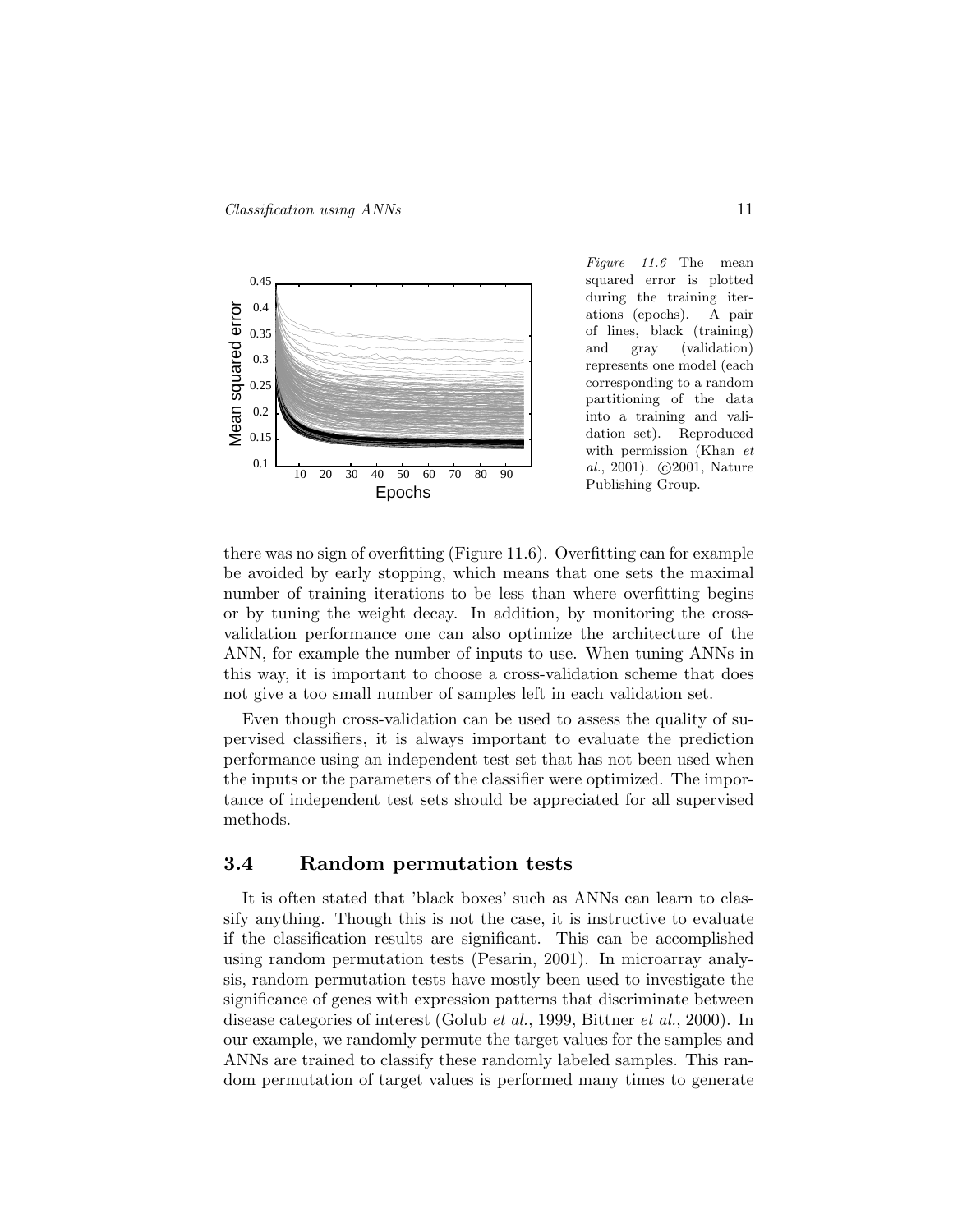

Figure 11.7. Validation results for randomly permuted sample labels (target values) using a committee of ANNs from a 3-fold cross-validation scheme. The number of correctly classified samples is histogrammed for the random permutations. Typically 20 samples are correctly classified for a random permutation, whereas all 63 samples are correct for the diagnostic categories (vertical line).

a distribution of the number of correctly classified samples that could be expected under the hypothesis of random gene expression. This distribution is shown for the 63 SRBCT samples using 3-fold cross-validation to classify the samples in Figure 11.7. The classification of the diagnostic categories of interest resulted in all 63 samples being correctly classified in the validation, whereas a random classification typically resulted in only 20 correctly classified samples. This illustrates the significance of the classification results for the diagnostic categories of the SRBCT samples.

# 3.5 Finding the important genes

A common way to estimate the importance of an input to an ANN is to exclude it and see how much the mean squared error increases. This is a possible way to rank principal components, but the approach is ill suited for gene ranking. The large number of genes, many of which are correlated, implies that any individual gene can be omitted without any noticeable change of the ANN performance.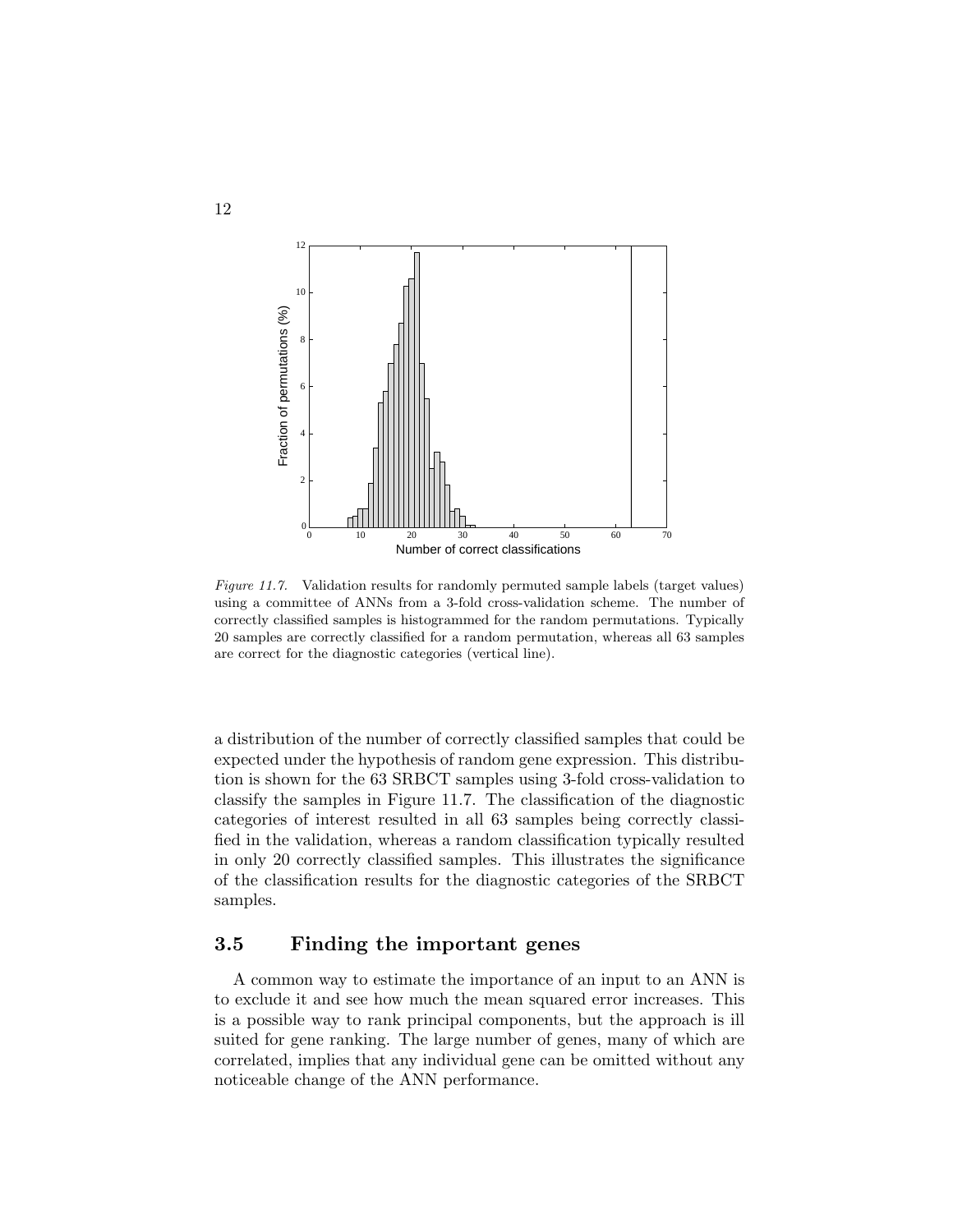#### $\emph{Classification using ANNs} \quad \qquad 13$

Instead, we may rank genes according to how much the ANN output is affected by a variation in the expression level of a gene, keeping all other gene expression levels and all ANN weights fixed. Since the ANN output is a continuous function of the inputs (cf. section 3.1), this measure of the gene's importance is simply the partial derivative of the output, with respect to the gene input. To get the derivative, it is important that the dimensional reduction is mathematically simple, so the gene's influence on the ANN inputs can be easily calculated.

For well classified samples, the output is insensitive to all its inputs, as it stays close to 0 or 1 also for significant changes in the output function argument. Not to reduce the influence of well classified samples on the gene ranking, one may instead consider as sensitivity measure the derivative, with respect to the gene input, of the output function argument.

There are problems where neither single input exclusion, nor sensitivity measures as above, identifies the importance of an input (Sarle, 1998). Therefore, the gene list obtained with the sensitivity measure should be checked for consistency, by redoing the analysis using only a few top-ranked genes. If the performance is equally good as before or better, the sensitivity measure has identified important genes. If the performance is worse, the sensitivity measure may be misleading, but it could also be that too few top genes are selected, giving too little information to the ANN.

In Figure 11.8, the ANN performance of the SRBCT classification, as a function of included top genes, is shown. The good result when selecting the top 96 genes shows that these genes indeed are relevant for the problem. One can also see that selecting only the six top genes excludes too much information. The performance measure in this example is the average number of validation sample misclassifications of an ANN. One can also consider less restrictive measures, like the number of misclassifications by the combined ANN committee. If so, it may be that less than 96 top genes can be selected without any noticeable reduction in the performance. When more than 96 genes were selected the average performance of the committee members went down. This increase in the number of misclassifications is likely due to overfitting introduced by noise from genes with lower rank. However, the combined ANN committee still classified all the samples correctly when more than 96 genes were used.

Once genes are ranked, it is possible to further study gene expression differences between classes. For example, one can check how many top genes can be removed without significantly reducing the performance.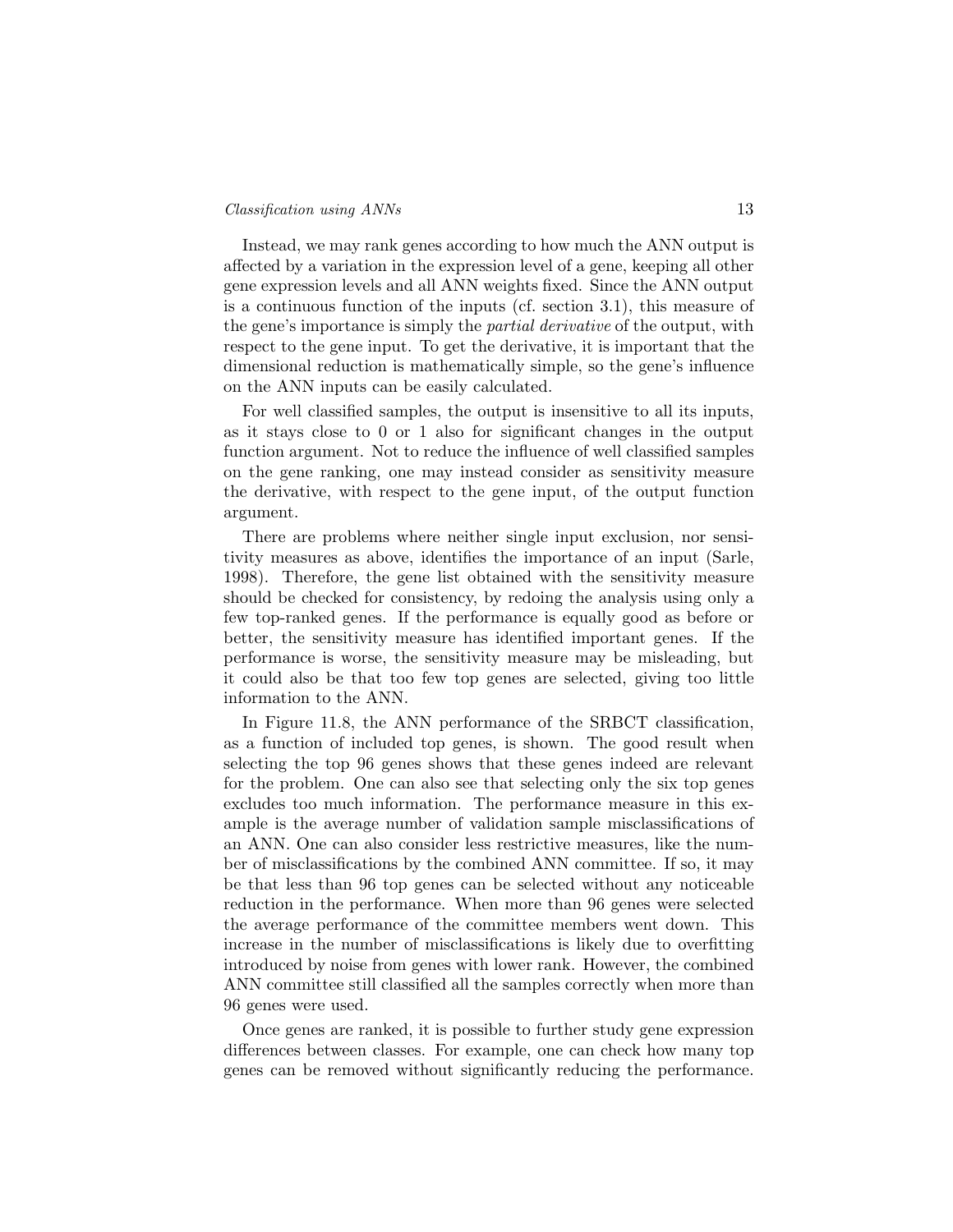

Figure 11.8. The number of misclassified samples for each ANN model is averaged over all models and plotted against increasing number of used genes. As can be seen, using the 96 highest ranked genes results in having cross-validation models that all on average give zero misclassifications for this example. Reproduced with permission (Khan et al., 2001).  $©2001$ , Nature Publishing Group.

Alternatively, several analyses can be made, where the same number of genes have been selected, but from different regions of the ranked gene-list. This approach was used when classifying breast cancers according to estrogen receptor status (Gruvberger et al., 2001). Given the gene-list, 100 genes were selected according to rank in the ranges 1 to 100, 51 to 150, 101 to 200, etc. For each selection of 100 genes, the analysis was redone, and the ANN classification was shown to remain good using genes in the range 301 to 400, giving the conclusion that the gene expression patterns associated with estrogen receptor status are remarkably distinct.

#### 4. Implementation

The principal component analysis can be formulated in terms of a singular value decomposition (see chapter 5) of the expression data matrix. It is straightforward to implement the complete analysis procedure outlined in this chapter in MATLAB with the Neural Network application toolbox, both available from The MathWorks (Natick, Massachusetts).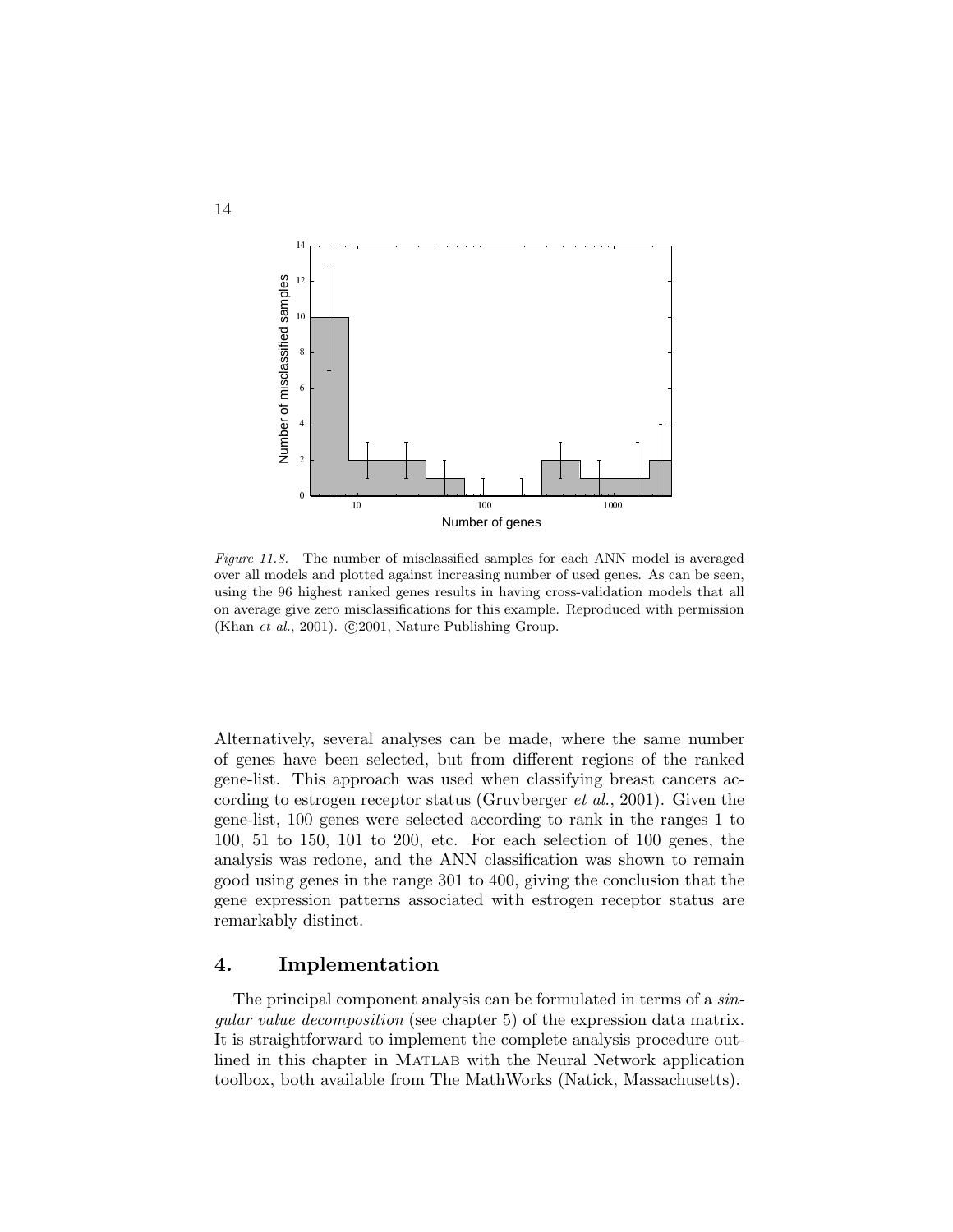#### 5. Summary

We have presented an ANN-based method for classification of gene expression data. This method was successfully applied to the example of classifying SRBCTs into distinct diagnostic categories. The key components of this classification procedure are PCA for dimensional reduction and cross-validation to optimize the training of the classifiers. In addition, we described a way to rank the genes according to their importance for the classification. Random permutation tests were introduced to assess the significance of the classification results. There are other ANN methods that have been used to classify gene expression data (Selaru et al., 2002).

## Acknowledgments

The authors want to thank C. Peterson, P.S. Meltzer, J. Khan and S. Gruvberger for their encouragement and support. MR and PE were supported by postdoctoral fellowships from the Swedish Research Council.

#### Notes

1. The data is available at http://www.nhgri.nih.gov/DIR/Microarray/Supplement/.

# References

- Almeida J.S. Predictive non-linear modeling of complex data by artificial neural networks. Curr Opin Biotechnol 2002; 13:72-6.
- Bishop C.M. Neural networks for pattern recognition. Oxford: Oxford University Press, 1995.
- Bittner M., Meltzer P., Chen Y., Jiang Y., Seftor E., Hendrix M., Radmacher M., Simon R., Yakhini Z., Ben-Dor A., Sampas N., Dougherty E., Wang E., Marincola F., Gooden C., Lueders J., Glatfelter A., Pollock P., Carpten J., Gillanders E., Leja D., Dietrich K., Beaudry C., Berens M., Alberts D., Sondak V., Hayward N., Trent J. Molecular classification of cutaneous malignant melanoma by gene expression profiling. Nature 2000; 406:536-40.
- Golub T.R., Slonim D.K., Tamayo P., Huard C., Gaasenbeek M., Mesirov J.P., Coller H., Loh M.L., Downing J.R., Caligiuri M.A., Bloomfield C.D., Lander E.S. Molecular classification of cancer: Class discovery and class prediction by gene expression monitoring. Science 1999; 286:531-7.
- Gruvberger S., Ringnér M., Chen Y., Panavally S., Saal L.H., Borg Å., Fernö M., Peterson C., Meltzer P.S. Estrogen receptor status in breast cancer is associated with remarkably distinct gene expression patterns. Cancer Res 2001; 61:5979-84.